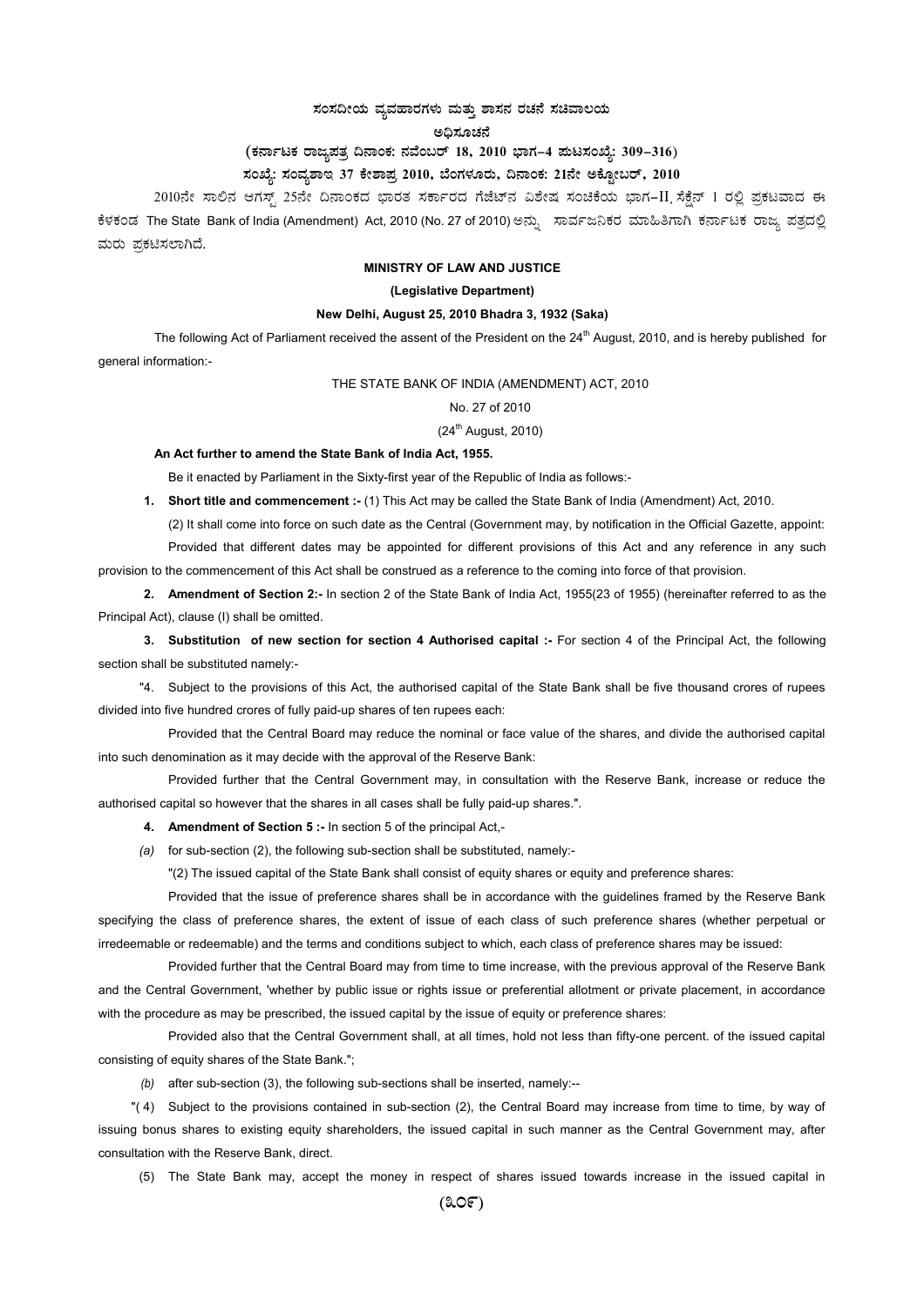instalments, make calls, forfeit unpaid shares and re-issue them, in such manner as may be prescribed.".

**5. Amendment of Section 10:-** In section 10 of the principal Act, in sub-section (2), for the words "fifty-five per cent. of the issued capital", the words "fifty-one per cent. of the issued capital consisting of equity shares," shall be substituted.

**6. Insertion of new section IOA :-** After section 10 of the principal Act, the following section shall be inserted, namely:-

 " l0A. Right of registered shareholders to nominate :- (1) Every individual registered shareholder may, at any time, nominate, in the prescribed manner, an individual to whom all his rights in the shares shall vest in the event of his death.

 (2) Where the shares are registered in the name of more than one individual jointly, the joint holders may together nominate in the prescribed manner, an individual to whom all their rights in the shares shall vest in the event of the death of all the joint holders.

 (3) Notwithstanding anything contained in any other law for the time being in force or in any disposition. whether testamentary or otherwise, where a nomination in respect of shares is made in the prescribed manner and which purports to confer on the nominee the right to vest the shares, the nominee shall, on the ·death of the shareholder or, as the case may be, on the death of all the joint holders, become entitled to all the rights of the shareholder or, as the case may be, of all the joint holders, in relation to such shares and all other persons shall be excluded unless the nomination is varied or cancelled in the prescribed manner.

 (4) Where the nominee is a minor, it shall be lawful for the individual registered holder of the shares to make nomination to appoint, in the prescribed manner, any person to become entitled to the shares in the event of his death during the minority of the nominee,

**7. Amendment of section 11 :-** In section 11 of the principal Act, after the proviso, the following provisos shall be inserted, namely:-

 "Provided further that the shareholder holding any preference share capital in the State Bank shall, in respect of such capital, have a right to vote only on resolutions placed before the State Bank which directly affect the rights attached to his preference shares:

 Provided also that no preference shareholder, other than the Central Government, shall be entitled to exercise voting rights in respect of preference shares held by him in excess of ten percent. Of total voting rights of all the shareholders holding preference share capital only.".

**8. Amendment of section 13:-** In section 13 of the principal Act, in sub-section (2), for the words "in computer floppies or diskettes", the words "in computer floppies or diskettes or any other electronic form" shall be substituted.

**9. Amendment of section 16:-** In section 16 of the principal Act,-

(a) in sub-section (1), for the word "Bombay", the words "Mumbai, and shall also be known as Corporate Centre" shall be substituted;

 (b) in sub-section (2), for the words "Bombay, Calcutta and Madras", the words "Mumbai, Kolkata and Chennai" shall be substituted.

**10. Amendment of section 19:-** In section 19 of the principal Act,-

 (a) in clause (a) the words "and a vice-chairman" shall be omitted; *(b)* for clause *(b),* the following clause shall be substituted, namely:-

"(b) such number of managing directors not exceeding four, as may be appointed by the Central Government in consultation with the Reserve Bank;";

- (c) clause (bb) shall be omitted;
- (d) in clause (d), the words "in consultation with the Reserve Bank," shall be omitted;
- (e) for clause (f), the following clause shall be substituted, namely:-

 "(f) one director, possessing necessary expertise and experience in matters relating to regulation or supervision of commercial banks to be nominated by the Central Government on the recommendation of the Reserve Bank.".

 **11. Insertion of new sections 19A and 19B.-**After section 19 of the principal Act, the following sections shall be inserted, namely:-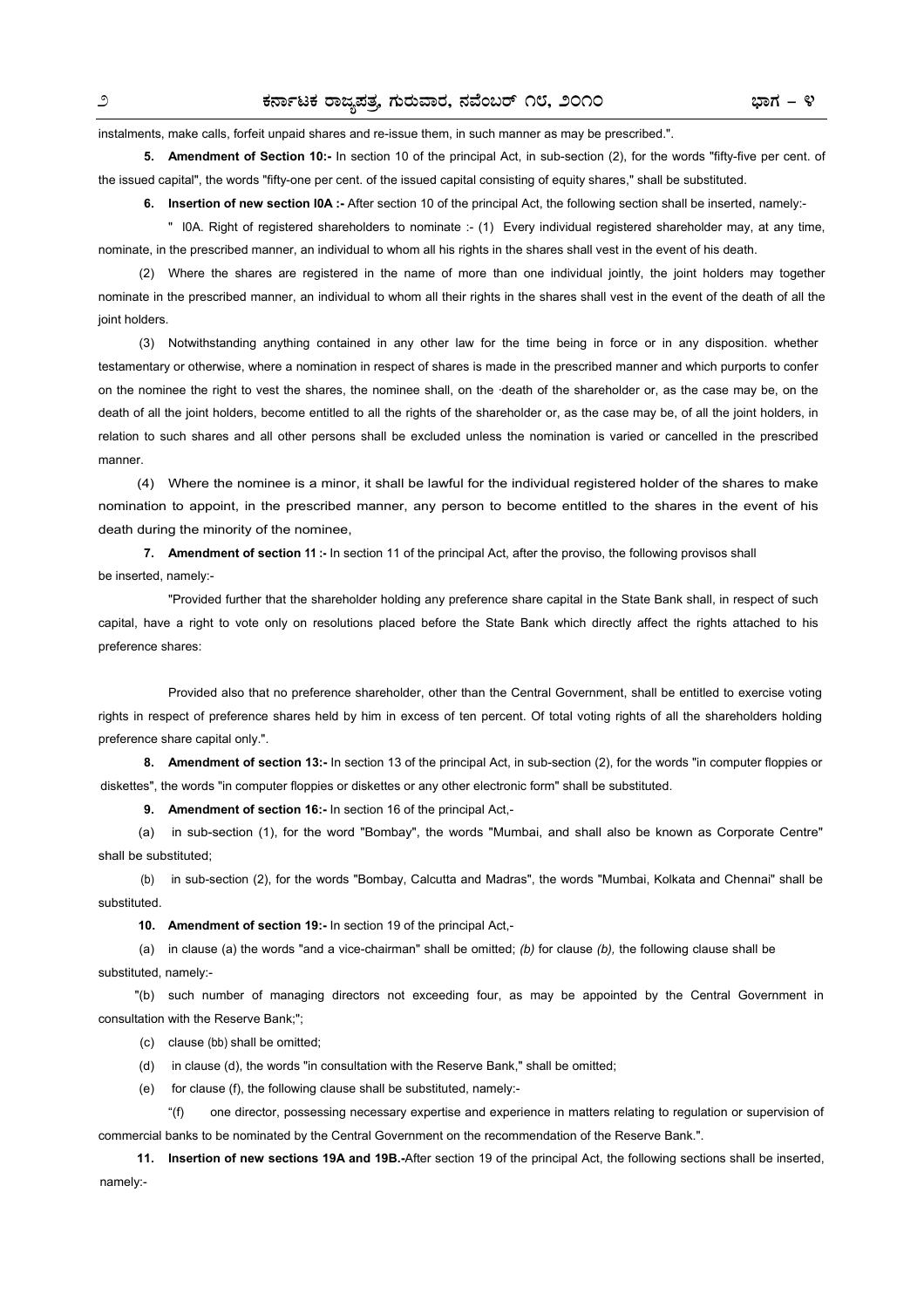"19A. **Qualifications for election of directors elected by shareholders.-** (1)The directors elected under clause *(c)* of section 19 shall-

- (a) have special knowledge or experience in respect of one or more of the following areas, namely:-
	- (I) agriculture and rural economy,
	- (ii) banking,
	- (iii) co-operation,
	- (iv) economics,
	- (v) finance,
	- (vi) law,
	- (vii) small-scale industry,

(viii) any other area the special knowledge of, and experience in, which in the opinion of the Reserve Bank shall be useful to the State Bank;

- (b) represent the interests of depositors; or
- (c) represent the interests of farmers, workers and artisans.

 (2) Without prejudice to the provisions of sub-section (I) and not withstanding anything to the contrary contained in this Act or in any other law for the time being in force, no person shall be eligible to be elected as director under clause (c) of section 19 unless he is a person having fit and proper status based upon track record, integrity and such other criteria as the Reserve Bank may notify from time to time in this regard and the Reserve Bank may specify in the notification issued under this sub–section, the authority to determine the fit and proper status, the manner of such determination, the procedure to be followed for such determinations and such other matters as may be considered necessary or incidental thereto.

 (3) Where the Reserve Bank is of the opinion that may director of the State Bank elected under clause (c) of section 19 does not fulfill the requirements of sub-sections (1) and (2), it may, after giving to such director and the State Bank a reasonable opportunity of being heard, by order, remove such director.

 (4) On the removal of a director under sub-section (3), the Central Board shall co-opt any other person fulfilling the requirements of sub-sections (1) and (2), as a director in place of the person so removed, till a director is duly elected by the shareholders of the State Bank in the next annual general meeting; and the person so co-opted shall be deemed to have been duly elected by the shareholders of the State Bank as a director.

#### 19B. **Power of Reserve Bank to appoint additional directors:-**

 (1) If the Reserve Bank is of the opinion that in the interest of banking policy or in the public interest or in the interests of the State Bank or its depositors, it is necessary so to do, it may, from time to time and by order in writing appoint, with effect from such date as may be specified in the order, one or more persons as additional directors of the State Bank.

(2) Any person appointed as additional director under sub-section (1) shall.-

 (a) hold office during the pleasure of the Reserve Bank and subject thereto for a period not exceeding three years or such further periods not exceeding three years at a time as the Reserve Bank may, by order, specify;

 (b) not incur any obligation or liability by reason only of his being an additional director or for anything done or omitted to be done in good faith in the execution of the duties of his office or in relation thereto; and

(c) not be required to hold qualification shares in the State Bank.

 (3) For the purpose of reckoning any proportion of the total number of directors of the State Bank, any additional director appointed under this section shall not be taken into account."

**12. Amendment of section 20 :-** In section 20 of the principal Act,-

(a) in sub-section (1), the words, "vice-chairman" shall be omitted;

(b) in sub-section (1A), the word, "vice-chairman", occurring at both the places, shall be omitted;

 (c) in sub-section (3A), the words "and thereafter until his successor shall have been duly appointed or nominated" shall be omitted.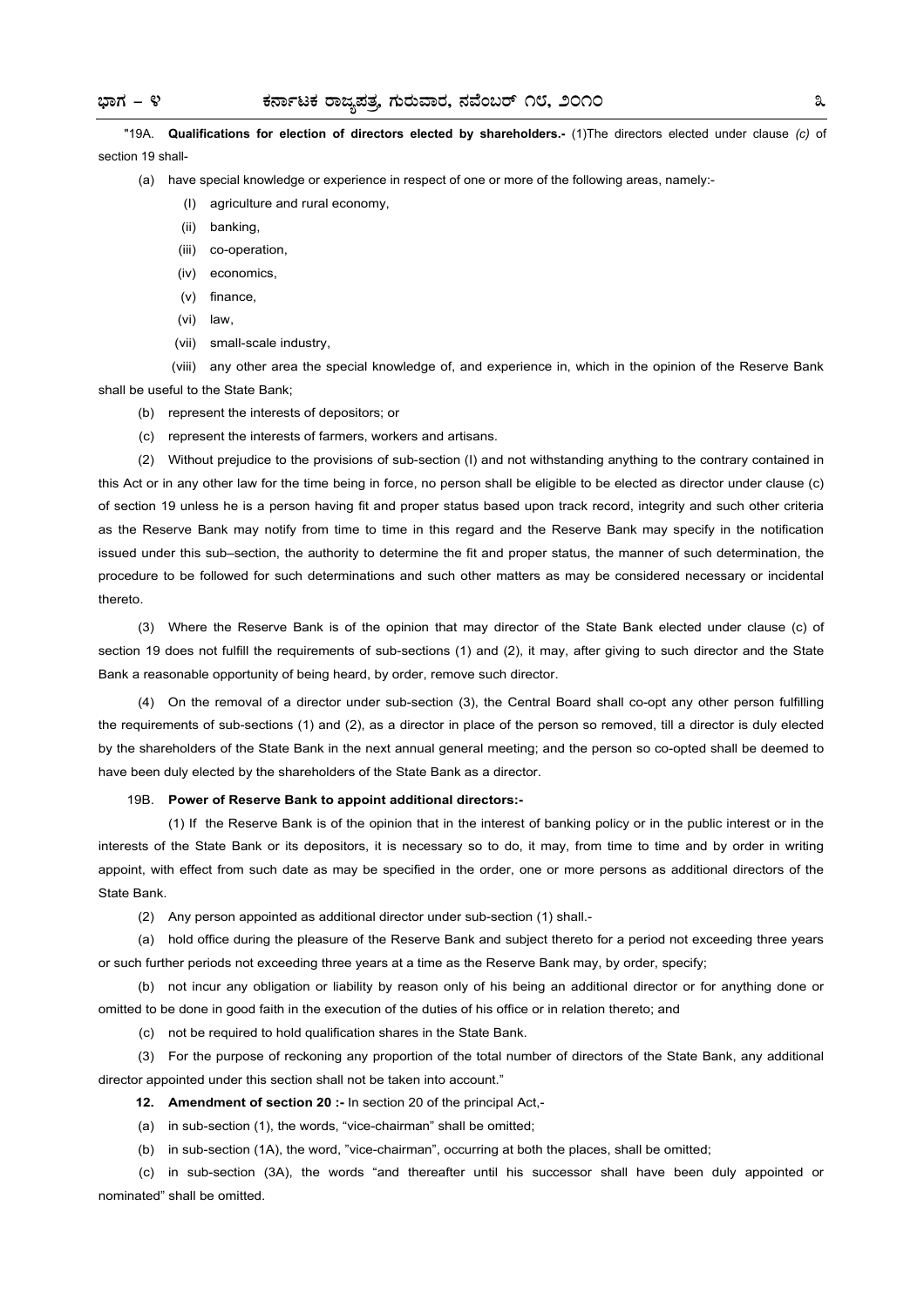**13. Amendment of section 21:-** In section 21 of the principal Act,

(a) in sub-section (1)-

(I) for clause (a), the following clause shall be substituted, namely.-

"(a) the chairman, *ex officio* or the managing director nominated by the chairman"

(ii) in clause (c), the words "in consultation with the Reserve Bank" shall be omitted;

 (b) in sub-section (5), for the words "Governor of the Reserve Bank", the words, "Central Government" shall be substituted.

**14. Substitution of new section for section 21B:-** For section 21B of the principal Act, the following section shall be substituted, namely.-

 **"21B Powers of Local Board:-** In respect of the area falling within the jurisdiction of the local head office for which the Local Board has been constituted, a Local Board shall, subject to such general or special direction as the Central Board may give from time to time, exercise such powers and perform such duties and functions as may be entrusted or delegated to it by the Central Board."

**15. Amendment of section 21C:-** In section 21C of the principal Act, for sub-section (2), the following sub-section shall be substituted, namely;-

 "(2) The chairman or the managing director nominated by him shall be an ex-officio member of every such Local Committee."

**16. Amendment of section 22:-** In section 22 of the principal Act, in sub-section (1)-.

(a) in clause (d), the word "vice-chairman" shall be omitted;

(b) for clause (h), the following clause shall be substituted, namely:-

 "(h) in the case of an elected director, he is not registered as a holder in his own right of unencumbered shares in the State Bank, either as sole holder or as first named holder when jointly held, of a nominal value of at least five thousand rupees;".

**17. Amendment of section 23:-** In section 23 of the principal Act, in clause (b), the word "vice-chairman" shall be omitted.

**18. Amendment of section 24:-** In section 24 of the principal Act,-

(a) in sub-section (1), the word, " vice-chairman" shall be omitted:

(b) in sub-section (3), the words "after consulting the Reserve Bank," shall be omitted.

**19. Insertion of new section 24A:-** After section 24 of the principal Act, the following section shall be inserted, namely:-

 **"24A. Supersession of Central Board in certain cases :-** (1) Where the Central Government, on the recommendation of the Reserve Bank is satisfied that in the public interest or for preventing the affairs of the State Bank being conducted in a manner detrimental to the interest of the depositors or the State Bank or for securing the proper management of the State Bank, it is necessary so to do, the Central Government may, for reasons to be recorded in writing, by order, supersede the Central Board for a period not exceeding six months as may be specified in the order.

 Provided that the period of supersession of the Central Board may be extended from time to time. so, however, that the total period shall not exceed twelve months.

 (2) On supersessions of the Central Board under sub-section (1), the Central Government may, in consultation with the Reserve Bank, appoint an Administrator (not being an officer of the Central Government or a State Government) who has experience in law, finance, banking, economics or accountancy, for such period as it may determine.

 (3) The Central Government may issue such directions to the Administrator as it may consider necessary and the Administrator shall be bound to follow such directions.

 (4) Notwithstanding anything contained in this Act, upon making the order of supersession of the Central Board –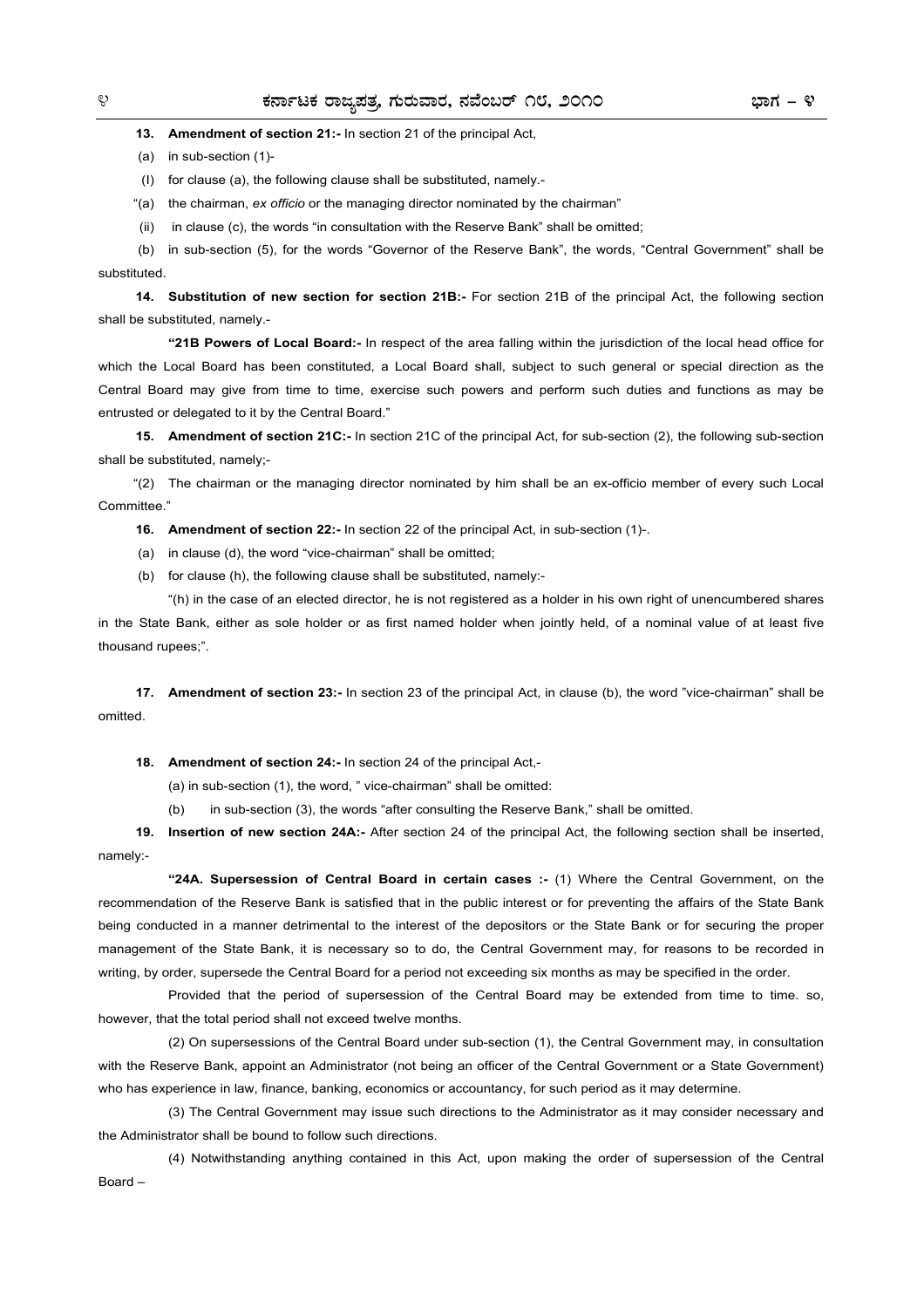(a) the chairman, managing director and other directors shall, as from the date of supersession, vacate their offices as such;

 (b) all the powers, functions and duties which may, by or under the provisions of this Act or any other law for the time being in force, be exercised and discharged by or on behalf of the Central Board, or by a resolution passed in the general meeting of the State Bank, shall, until the Central Board is reconstituted, be exercised and discharged by the Administrator appointed under sub-section (2):

 Provided that the powers exercised by the Administrator shall be valid notwithstanding that such power is also exercisable by a resolution passed in the general meeting of the State Bank.

 (5) The Central Government may, in consultation with the Reserve Bank, constitute a committee of three or more persons who have experience in law. finance, banking, economics or accountancy to assist the Administrator in the discharge of his duties.

 (6) The committee shall meet at such times and places and observe such rules of procedure as may be specified by the rules made under this Act.

 (7) The salary and allowances of the Administrator and the members of the committee shall be such as may be specified by the rules made under this Act and be payable by the State Bank.

 (8) On and before the expiration of two months before the expiry of the period of supersession of the Central Board, the Administrator of the State Bank shall call the general meeting of the State Bank to elect new directors and reconstitute the said Board.

 (9) Notwithstanding anything contained in any other law for the time being in force or in any contract, no person shall be entitled to claim any compensation for the loss or termination of his office on supersession of the Central Board.

 (10) The Administrator appointed under sub-section (2) shall vacate office immediately after the re-constitution of the Central Board."

 **20. Amendment of section 25:-** In section 25 of the principal Act,**-** 

- (a) in sub-section (1), the word," vice-chairman" shall be omitted:
- (b) in sub-section (2),-

(I) the word," vice-chairman" shall be omitted;

(ii) in clause (b), the words " in consultation with the Reserve Bank" shall be omitted.

 **21. Omission of section 28:-** Section 28 of the principal Act shall be omitted.

- **22. Amendment of section 29:-** In Section 29 of the principal Act, sub-section (1),-
	- (a) in clause (a), the word," and" shall be omitted:
	- (b) in clause (b),-
	- (I) the words," and the vice-chairman" shall be omitted;

(ii) at the end, the word," and" shall be inserted;

(c) after clause (b), the following clause shall be inserted, namely:-

"(c) when authorised by the chairman, shall preside at the meetings of the Central Board in his absence."

**23. Amendment of section 31:-** In section 31 of the principal Act,-

(a) for sub-sections (1) and (2), the following sub-sections shall be substituted, namely:-

 "(1) The Central Board shall meet at such time and place and shall observe such rules of procedure in regard to the transaction of business at its meetings as may be prescribed; and the meeting of the Central Board may be held by participation of the directors of the Central Board through videoconferencing or such other electronic means, as may be prescribed, which are capable of recording and recognising the participation of the directors and the proceedings of such meetings are capable of being recorded and stored;

 Provided that the Central Government may in consultation with the Reserve Bank, by notification in the Official Gazette, specify the matters which shall not be discussed in a meeting of the Central Board held through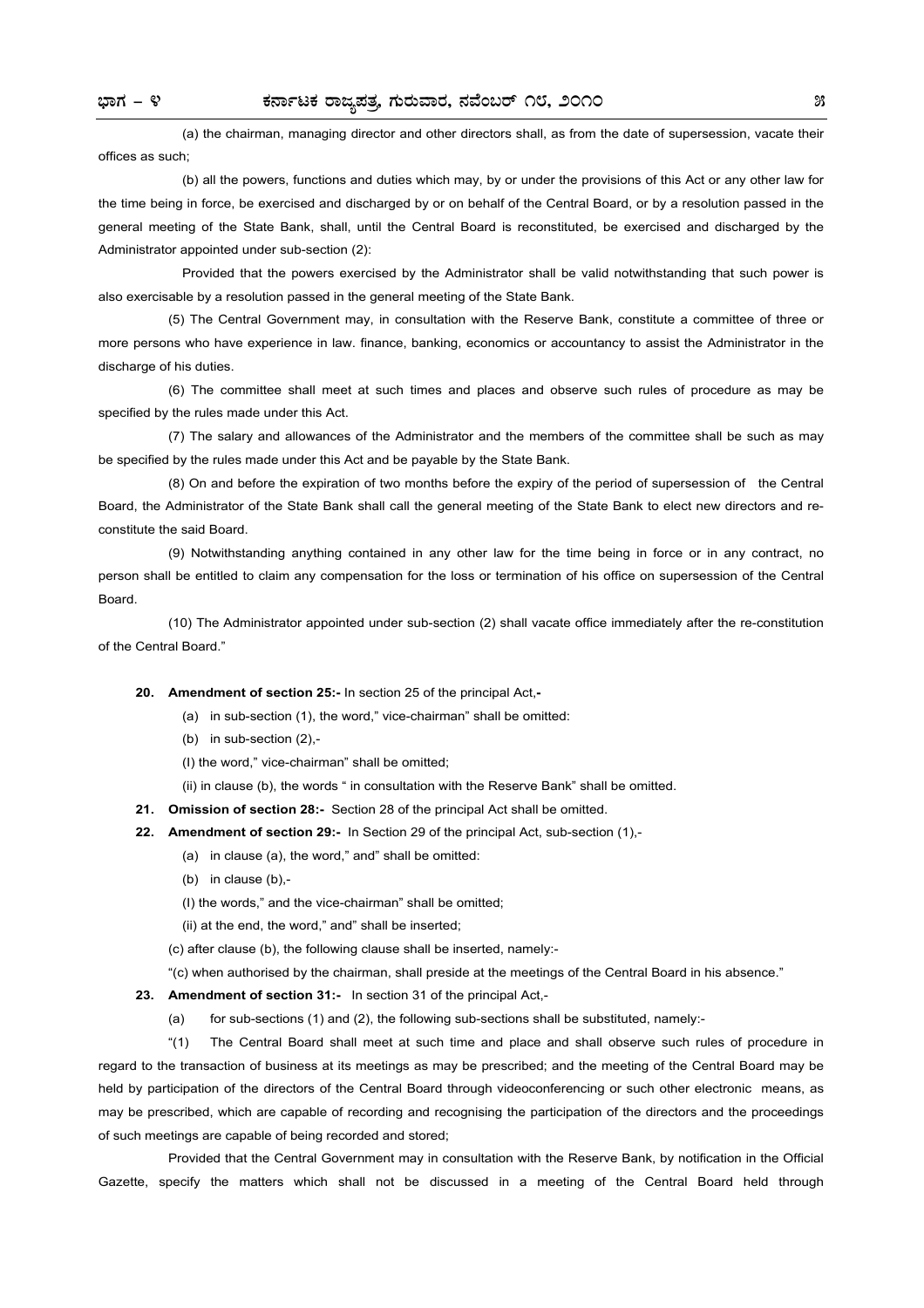videoconferencing or such other electronic means.

 (2) All questions at the meeting shall be decided by a majority of the votes of the directors present in the meeting or through videoconferencing or such other electronic means and in the case of equality of votes the chairman or, in his absence, the managing director authorised by the chairman shall have a second or casting vote.",

 (b) in sub-section (4), for the word "vice –chairman", the words "managing director authorised by the chairman" shall be substituted.

**24. Amendment of section 31A:-** In section 31A of the principal Act, in sub-section(5), the for the words" the vice chairman, if he is a member of the Local Board". the words" the managing director authorises by the chairman" shall be substituted.

 **25. Insertion of new section 38A:-** After section 38 of the principal Act, the following section shall be inserted, namely:-

**Transfer of unpaid or unclaimed dividend '38A.** (1)Where, after the commencement of the State Bank of India (Amendment) Act, 2010, a dividend has been declared by the State Bank but which has not been paid to a shareholder or claimed by any shareholder or claimed by any shareholder entitled to it, within thirty days from the date of declaration, the State Bank shall, within seven days from the date of expiry of the said period of thirty days, transfer the total amount of dividend which remains unpaid, of unclaimed, to a special account to be named, the "unpaid dividend account" maintained by it.

 *Explanation.-*In this sub-section, the expression "dividend which remains unpaid" means any dividend the warrant in respect thereof has not been encashed or which has otherwise not been paid or claimed.

 (2) Where the whole or any part of any dividend, declared by the State Bank before the commencement of the State Bank of India (Amendment) Act, 2010, remains unpaid at such commencement, the State Bank shall, within a period of six months from such commencement, transfer such unpaid amount to the account referred to in sub-section (1).

 (3) Any money transferred to the unpaid dividend account of the State Bank, in pursuance of this section which remains unpaid or unclaimed for a period of seven years from the date of such transfer shall be transferred by the State Bank to the Investor Education and Protection Fund established under sub-section (1) of section 205C of the Companies Act, 1956 (1 of 1956) for being utilised for the purpose and in the manner specified in that section".

**26. Amendment of section 39:-** In section 39 of the principal Act, for the word "December", the word "March" shall be substituted.

**27. Amendment of section 40:-** In section 40 of the principal Act.-

(a) in sub-section (1), for the word "December", the word "March" shall be substituted;

(b) for sub-section (2), the following sub-section shall be substituted, namely:-

 "(2) The balance sheet and the profit and loss account shall be signed by the chairman, managing directors and at three other directors of the Central Board.".

**28. Amendment of section 41:-** In section 41 of the principal Act.-

 (a) in sub-section (1), for the words "the Reserve Bank in consultation with the Central Government". the words "the State Bank with the previous approval of the Reserve Bank" shall be substituted;

 (b) in sub-section (5), for the words "the Reserve Bank". the words "the State Bank with the previous approval of the Reserve Bank" shall be substituted.

**29. Substitution of new section for section 42:-** For section 42 of the principal Act, the following section shall be substituted, namely:-

 **"42. Balance sheet, etc. of State Bank may be discussed at general meeting.** (1) An annual general meeting shall be held in each financial year at the Corporate Centre or at such other place in Mumbai other than the Corporate Centre or at such other place in India and at such time, as shall from time to time be specified by the Central Board and a general meeting other than an annual general meeting may be convened by the State Bank at any other time and at such place in India as shall from time to time be specified by the Central Board:

Provided that such annual general meeting shall be held before the expiry of six weeks from the date on which